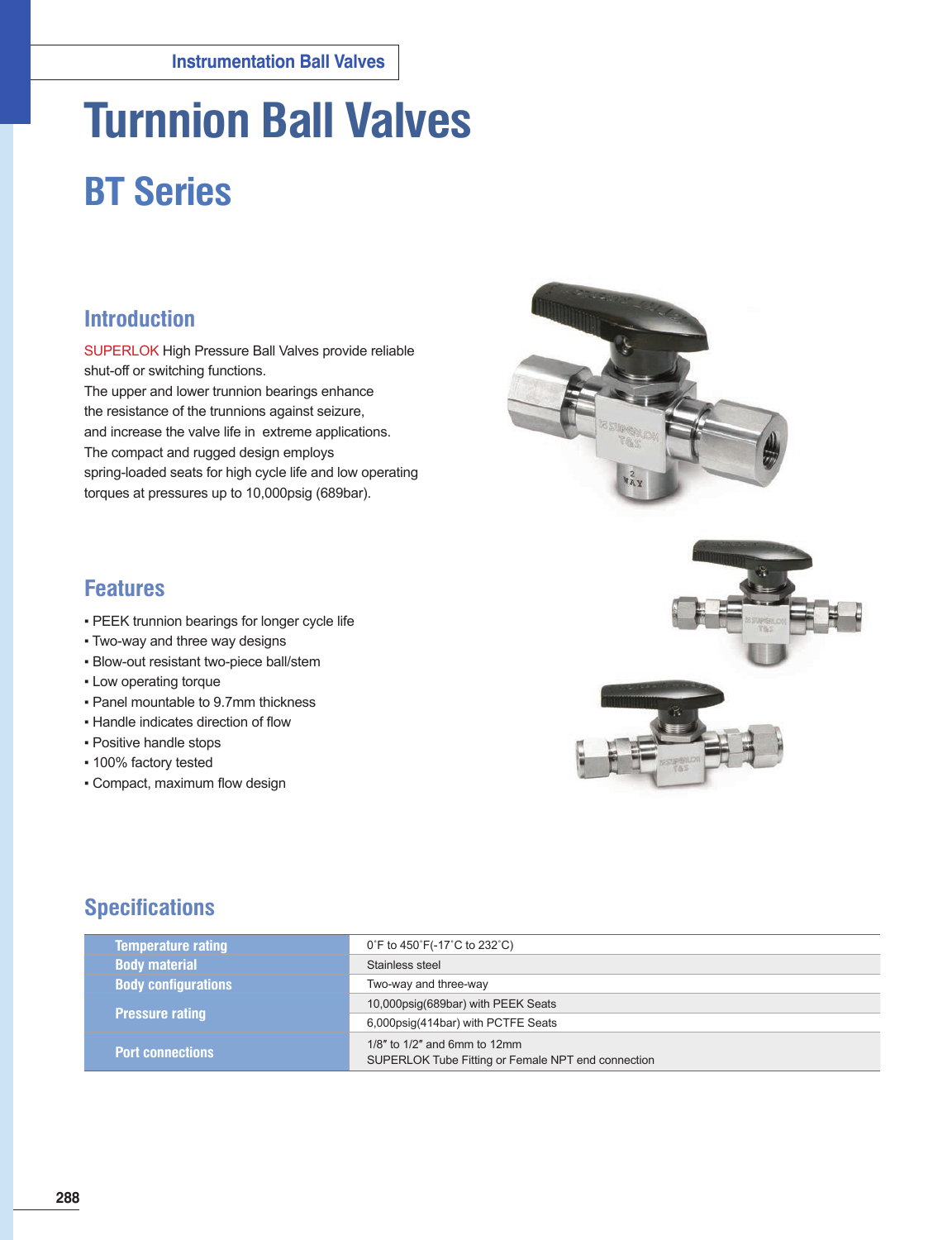## **Materials of Construction**





|                |                       | BT Series (6,000psig) |                                          | BTH Series (10,000psig)                  |             |  |
|----------------|-----------------------|-----------------------|------------------------------------------|------------------------------------------|-------------|--|
|                | <b>Component</b>      | 2-Way                 | 3-Way                                    | 2-Way                                    | 3-Way       |  |
|                |                       |                       | <b>Material Grade/ASTM Specification</b> | <b>Material Grade/ASTM Specification</b> |             |  |
| $\mathbf{1}$   | Handle                |                       | Phenolic with brass insert               | Phenolic with brass insert               |             |  |
| 2              | Set screw             |                       | Stainless steel                          | Stainless steel                          |             |  |
| 3              | Panel nut             |                       | SS316/A276                               | SS316/A276                               |             |  |
| $\overline{4}$ | Body                  |                       | SS316/A276                               |                                          | SS316/A276  |  |
| 5              | <b>Stem</b>           |                       | SS316/A276                               | SS316/A276                               |             |  |
| 6              | Stem O-ring           |                       | Viton                                    | Viton                                    |             |  |
| $\overline{7}$ | Stem backup ring 1    | $\sim$                | <b>PEEK</b>                              |                                          | <b>PEEK</b> |  |
| 8              | Stem backup ring 2    | <b>PTFE</b>           |                                          | <b>PTFE</b>                              |             |  |
| 9              | Stem bearing          | <b>PEEK</b>           |                                          | <b>PEEK</b>                              |             |  |
| 10             | <b>Trunnion ball</b>  | SS316/A276            |                                          | SS316/A276                               |             |  |
| 11             | Trunnion backup ring  | <b>R-PTFE</b>         | $\overline{\phantom{a}}$                 |                                          |             |  |
| 12             | Trunnion O-ring       | Viton                 |                                          |                                          |             |  |
| 13             | Trunnion bearing      |                       | <b>PEEK</b>                              |                                          |             |  |
| 14             | <b>Ball seat</b>      |                       | PCTFE / PTFE / PEEK                      |                                          | <b>PEEK</b> |  |
| 15             | Seat retainer         |                       | SS316/A276                               |                                          | SS316/A276  |  |
| 16             | Seat spring           | Stainless steel       |                                          | Stainless steel                          |             |  |
| 17             | Seat guide            | SS316/A276            |                                          | SS316/A276                               |             |  |
| 18             | Retainer backup ring  | R-PTFE                |                                          | <b>R-PTFE</b>                            |             |  |
| 19             | Retainer o-ring       | Viton                 |                                          | Viton                                    |             |  |
| 20             | Connection seal       |                       | <b>PTFE</b>                              | <b>PTFE</b>                              |             |  |
| 21             | <b>End Connection</b> |                       | SS316/A276                               | SS316/A276                               |             |  |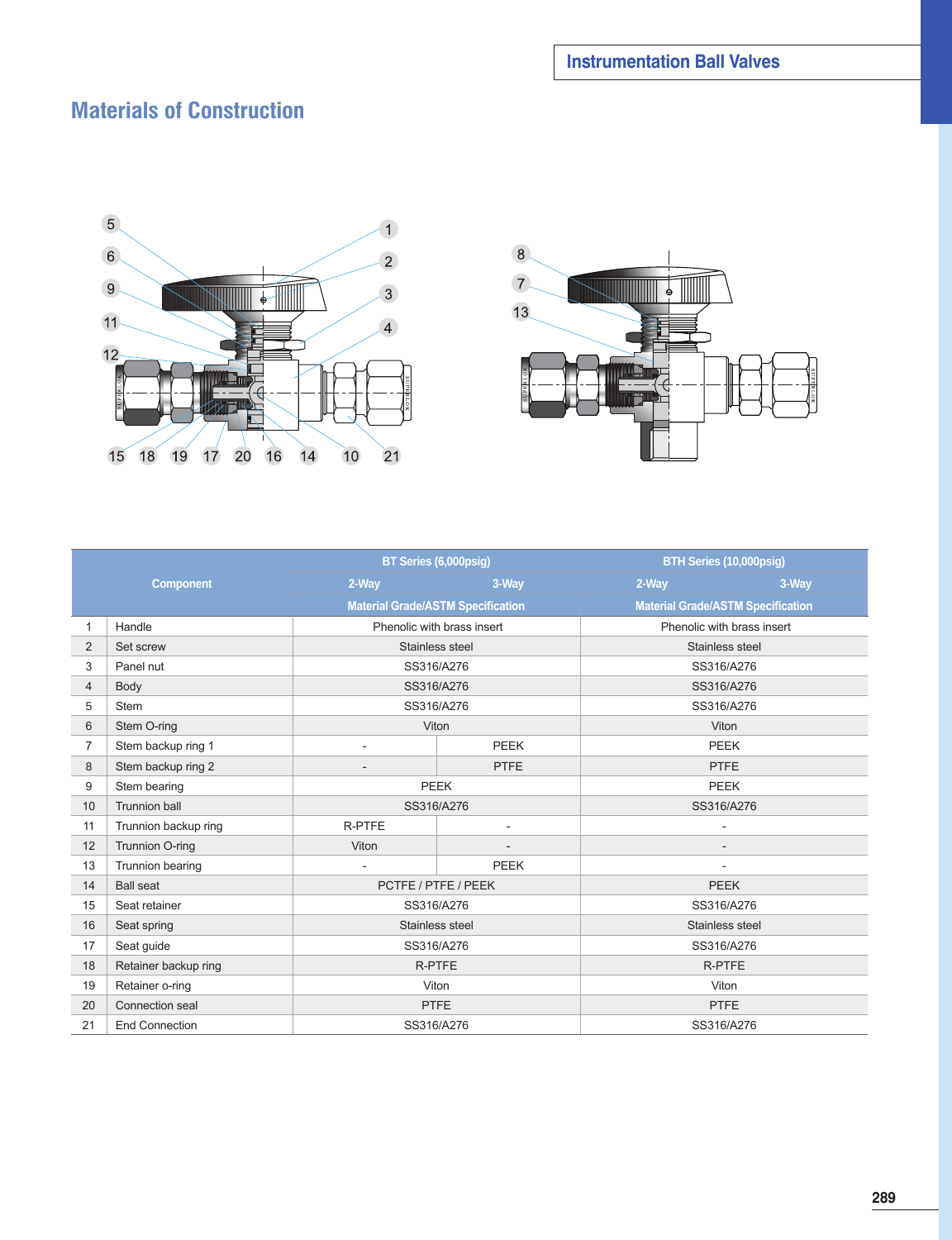### **Instrumentation Ball Valves**

### **BT Series 2-Way BT Series 3-Way BTH Series 3-Way**







| 2 WAY VALVE ORIFICE: 4.8mm |                            |                           |      |                   |      |  |  |  |
|----------------------------|----------------------------|---------------------------|------|-------------------|------|--|--|--|
| <b>BT</b> Series           | <b>BTH Series</b>          | <b>End Connection</b>     | CV   | <b>Dimensions</b> |      |  |  |  |
| <b>Order Number</b>        | <b>Order Number</b>        | <b>Inlet &amp; Outlet</b> |      | $\mathsf{A}$      | B.   |  |  |  |
| SBT2-F2N                   | SBTH2-F2N                  | 1/8" Female NPT           | 1.2  | 74.7              | 37.3 |  |  |  |
| SBT2-F4N                   | $\overline{\phantom{a}}$   | 1/4" Female NPT           | 1.0  | 74.7              | 37.3 |  |  |  |
| $\overline{\phantom{a}}$   | SBTH2-F4N                  | 1/4" Female NPT           | 1.0  | 99.8              | 50.0 |  |  |  |
| SBT2-S4                    | SBTH2-S4                   | 1/4" SUPERLOK             | 1.6  | 105               | 52.6 |  |  |  |
| SBT2-S6                    | SBTH2-S6                   | 3/8" SUPERLOK             | 1.4  | 112               | 55.6 |  |  |  |
| SBT2-S8                    | SBTH2-S8                   | 1/2" SUPERLOK             | 1.0  | 117               | 58.4 |  |  |  |
| SBT2-S6M                   | SBTH2-S6M                  | 6mm SUPERLOK              | 1.6  | 105               | 52.6 |  |  |  |
| SBT2-S8M                   | SBTH2-S8M                  | 8mm SUPERLOK              | 1.5  | 105               | 52.6 |  |  |  |
| <b>SBT2-S10M</b>           | SBTH2-S10M                 | 10mm SUPERLOK             | 1.3  | 112               | 55.9 |  |  |  |
| <b>SBT2-S12M</b>           | SBTH2-S12M                 | 12mm SUPERLOK             | 1.0  | 117               | 58.4 |  |  |  |
|                            | 3 WAY VALVE ORIFICE: 4.8mm |                           |      |                   |      |  |  |  |
| SBT3-F2N                   | SBTH3-F2N                  | 1/8" Female NPT           |      | 74.7              | 37.3 |  |  |  |
| SBT3-F4N                   |                            | 1/4" Female NPT           |      | 74.7              | 37.3 |  |  |  |
| $\sim$                     | SBTH3-F4N                  | 1/4" Female NPT           |      | 99.8              | 50.0 |  |  |  |
| SBT3-S4                    | SBTH3-S4                   | 1/4" SUPERLOK             |      | 105               | 52.6 |  |  |  |
| SBT3-S6                    | SBTH3-S6                   | 3/8" SUPERLOK             | 0.75 | 112               | 55.6 |  |  |  |
| SBT3-S8                    | SBTH3-S8                   | 1/2" SUPERLOK             |      | 117               | 58.4 |  |  |  |
| SBT3-S6M                   | SBTH3-S6M                  | 6mm SUPERLOK              |      | 105               | 52.6 |  |  |  |
| SBT3-S8M                   | SBTH3-S8M                  | 8mm SUPERLOK              |      | 105               | 52.6 |  |  |  |
| SBT3-S10M                  | SBTH3-S10M                 | 10mm SUPERLOK             |      | 112               | 55.9 |  |  |  |
| SBT3-S12M                  | SBTH3-S12M                 | 12mm SUPERLOK             |      | 117               | 58.4 |  |  |  |

• Dimensions shown with SUPERLOK nuts finger-tight .

• All dimensions in millimeters unless specified as "inch". Dimension are for reference only, subject to change.

# **Technical Data**

| <b>Seat Material</b> | <b>Temperature</b><br>Rating $F(C)$ | Pressure Rating at 100°F(37°C)<br>psig (bar)<br><b>Stainless Steel</b> |  |  |  |
|----------------------|-------------------------------------|------------------------------------------------------------------------|--|--|--|
|                      |                                     | <b>BT Series</b>                                                       |  |  |  |
| <b>PCTFE</b>         | 0 to 250 (-17 to 121)               |                                                                        |  |  |  |
| <b>PEEK</b>          |                                     | 6000 (413)                                                             |  |  |  |
| <b>PTFE</b>          | 0 to 450 (-17 to 232)               | 1500 (103)                                                             |  |  |  |
| <b>BTH Series</b>    |                                     |                                                                        |  |  |  |
| PEEK                 | 0 to 450 (-17 to 232)               | 6000 to 10,000 (413 to 689)<br>depending on end connection             |  |  |  |